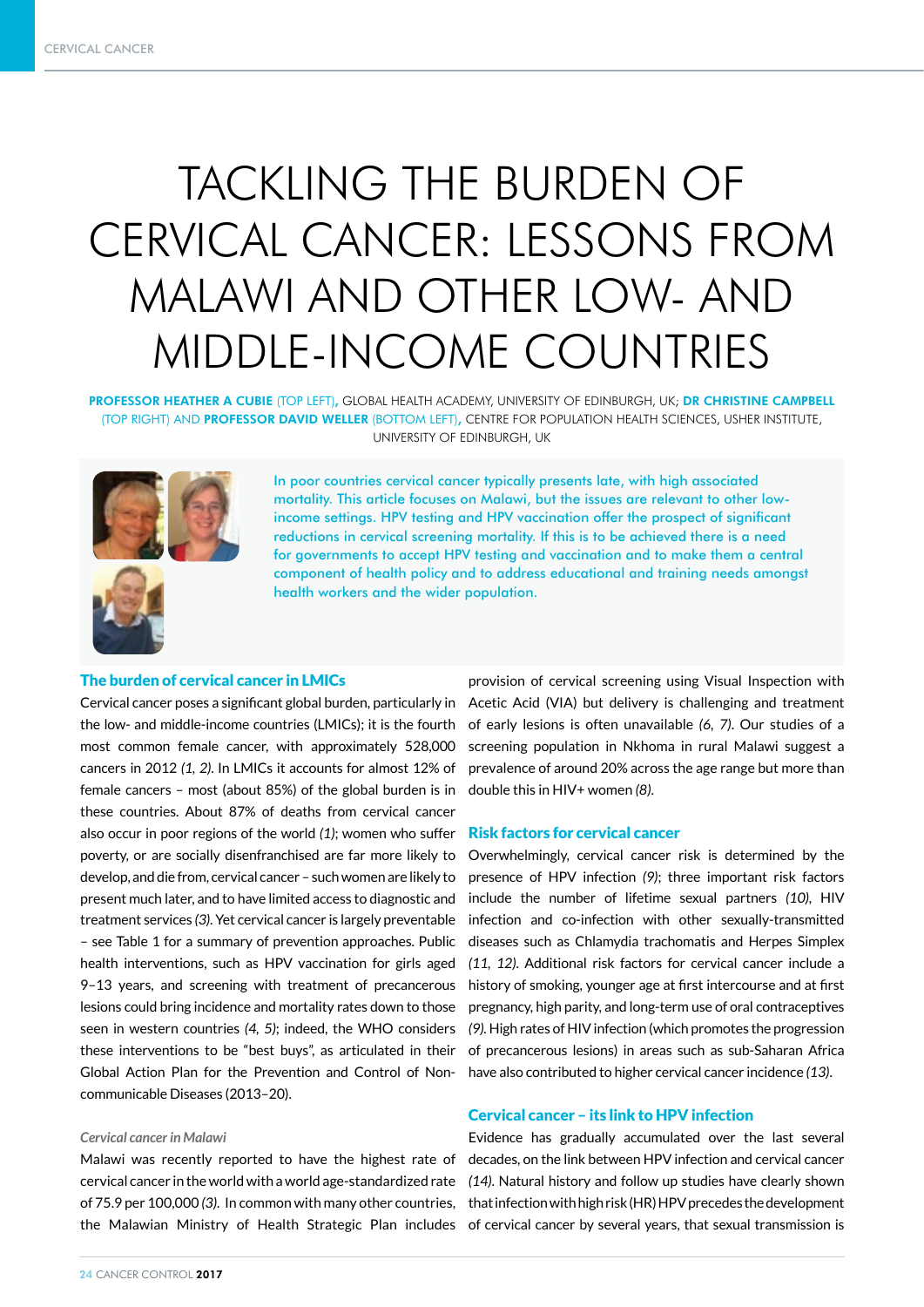the predominant mode of HPV acquisition and that HPV 16 is a more potent carcinogen than nicotine *(14, 15)*; over 170 types of HPV are formally recognized *(16)*, and we now have a detailed understanding of HPV biology and pathogenesis *(17)*.

Infection with HR-HPV is very common, with around 80% of men and women expected to have an HPV infection during their life-time. Most regress without clinical symptoms. Indeed, HPV often coexists with its host over long periods in a kind of immune tolerance. Persistence of infection and progression to cancer may therefore be linked to a failure of the immune response, although no obvious link to HLA type or other susceptibility indicators has been made. In immunosuppressed people, whether due to infection such as HIV or induced through organ transplantation, HPV is more common than in HIV negative populations, with a broader range of types and more multiple infections *(18).* HPV prevalence varies greatly from country to country, ranging from an average of 6.6% in Europe to 22.9% in Africa *(19)*. However, breakdown by age shows much wider variation, with an inverse relationship between age and prevalence in many countries but high across all ages in some poor countries *(20)*.

# Finding the best approach to cervical screening in LMICs

Much of the evidence of the benefits of cervical screening programmes comes from affluent areas of the world where screening is long-established, such the Nordic countries *(21)*  and the United Kingdom *(22, 23)*. Cervical cancer has become a rare disease in high-income countries, and there is widespread consensus that these very substantial benefits would not have come about in the absence of substantial investments in screening *(24)*. For decades, cervical screening in many high-income countries has been reliant on Papanicolaou (Pap) screening by conventional or liquid-based cytology, although HPV triage and even primary, testing is increasingly being adopted in a number of countries, and indeed recommended *(25, 26)*. Screening is usually population-based and organized (compared to opportunistic), and comprehensive quality assurance guidance is available *(27)*. Organized screening programmes seek to ensure that the steps of call and recall within a defined target population, investigation, treatment and follow-up (including access to palliative care) are in place, i.e. that screening is understood as a process, not merely as the test.

Such cervical screening programmes are out of reach of most LMICs. The World Health Organization (WHO) has issued guidance with recommendations for countries with differing resources – in addition to vaccination of girls before the initiation of sexual activity, screening of women aged 30–49 years is recommended *(26).* Screening may involve HPV testing, cytology or visual inspection with acetic acid (VIA), with the

| Table 1: Prevention of cervical cancer  |                                                                                                                                        |
|-----------------------------------------|----------------------------------------------------------------------------------------------------------------------------------------|
| <b>Primary prevention:</b>              | Current schedules:                                                                                                                     |
| Vaccination                             | Cervarix: females, age 9-14; 2 doses                                                                                                   |
|                                         | Gardasil 4: males and females, age 9-13;<br>2 doses                                                                                    |
|                                         | Gardasil 9: males and females, age 9-14;<br>2 or 3 doses                                                                               |
|                                         | Expanded vaccination of adult women<br>- 3 doses regimen                                                                               |
|                                         | Secondary prevention: Papanicolaou (i.e. cytology)                                                                                     |
| <b>Cervical screening</b>               | Liquid based cytology with Pap stain                                                                                                   |
|                                         | Cytology followed by HPV triage                                                                                                        |
|                                         | HR-HPV primary testing                                                                                                                 |
|                                         | HR-HPV primary testing followed by cytology                                                                                            |
|                                         | Visual inspection options suitable for LMIC:<br>- Acetic acid (VIA)<br>- Lugol's Iodine (VILI)<br>- in combination with HR-HPV testing |
| Tertiary prevention:                    | Thermo-coagulation<br>Cryotherapy                                                                                                      |
| <b>Treatment of early</b><br>disease    | LEEP (Loop Electrosurgical Excision<br>Procedure)/LETZ (Loop Excision of the<br>Transformation Zone)                                   |
| <b>Treatment of</b><br>advanced disease | Advanced surgical intervention<br>Chemotherapy<br>Radiotherapy                                                                         |
|                                         |                                                                                                                                        |

screening approach used in any particular context (country, or healthcare facility) dependent on factors that include the balance of benefits and harms, the potential for women to be lost to follow-up, cost and availability of the necessary equipment and human resources *(26)*. Cytology screening programmes in many middle-income countries have faced challenges in relation to organization, the extent of population coverage, infrastructure costs, lack of trained staff, and inadequate quality assurance *(28, 29)*.

# *Low-technology approaches (Including VIA, screen and treat, thermo-ablation)*

Different approaches are needed in poor regions of the world. Visual inspection with acetic acid (VIA) is supported by WHO in healthcare settings where HPV testing is prohibitively expensive or where infrastructure or requisite trained professionals are not available *(5).* Indeed, WHO recommends a strategy of screen with VIA and treatment, over a strategy of screen with cytology followed by colposcopy (with or without biopsy) and treatment. In low-resource settings VIA has the attraction of limited additional costs: where basic healthcare services are already in place, essentially it requires 5% acetic acid, cotton wool, gloves, a good light source and a dedicated room to ensure a women's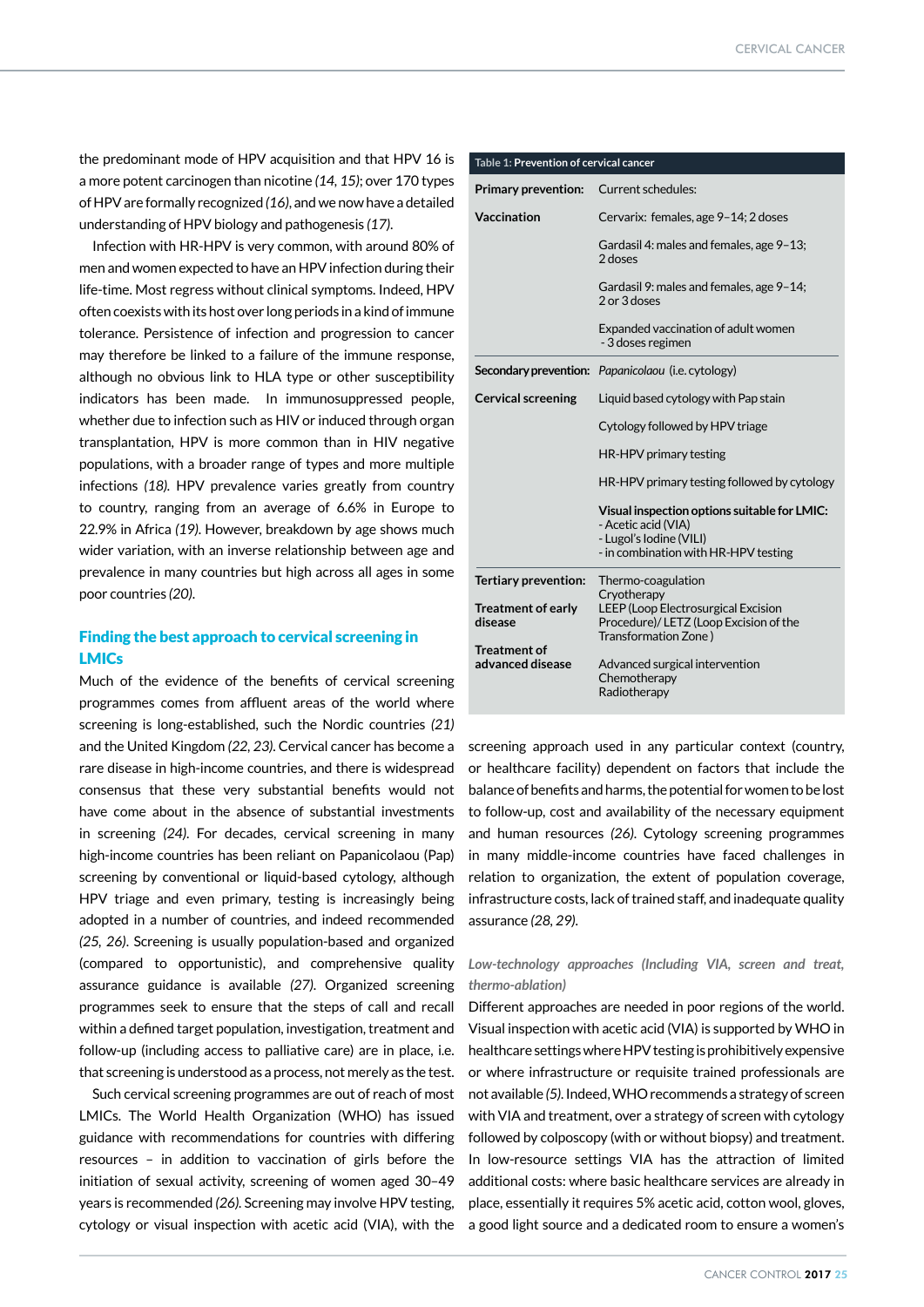privacy. With training, VIA can be performed by several levels of clinic space, streamlining of health education messages, and of healthcare providers, including nurses, midwives and nursemidwife technicians. Over the last decade the number of LMICs which have adopted VIA testing has increased: as of November 2016, 26 countries have incorporated VIA-based screening into national programmes, with another 30 or so using it within pilot programmes *(30)*. Adoption as national strategy does not always reflect national implementation.

One attraction of VIA is that it permits a single-visit strategy, i.e. a "screen-and-treat" approach where the treatment decision is based on a screening test result and treatment is provided soon or, ideally, immediately after a positive screening test (in contrast to the more conventional approach of cytology, colposcopy, biopsy, and histological confirmation of CIN). In many LMICs where women can travel miles, often on foot, to attend a screening clinic, and where her doing so can impact on her childcare or agricultural responsibilities, screen-andtreat approaches are most likely to promote participation and minimize loss to treatment of a screen-positive woman. There is randomized trial level evidence for reduction in the incidence of high-grade lesions and cervical cancer mortality associated with a single-visit approach with VIA *(31, 32, 33).*

However, VIA-based screening is acknowledged to be challenging, as the subjective nature of the test can lead to high variability in inter-operator performance, false-positive results, low- to moderate- sensitivity with low specificity, and VIA has poorer performance in post-menopausal women. Thus, VIA screening is recognized as an interim approach in LMIC settings, allowing a supportive screening culture and infrastructure to be set in place until affordable HPV testing can be introduced.

Traditionally, treatment in screen-and-treat programmes has relied on cryotherapy, still the recommended treatment modality in WHO guidance *(5)*. Where available, cryotherapy is an effective treatment. However, in low-income settings the cost and limited availability of carbon dioxide (CO<sub>2</sub>) or nitrous oxide (N<sub>2</sub>O) gas have led to situations where women have been screened but no treatment is available, unethical in any healthcare context. In recent years there has been renewed interest in use of thermo-coagulation (also known as cold coagulation or increasingly, thermal ablation) to treat cervical epithelial neoplastic (CIN) lesions. A systematic literature review demonstrated equivalent treatment outcomes to cryotherapy *(34)*.

## Screen-and-treat approaches in Malawi

Scaling up of quality assured and sustainably resourced VIA screen-and-treat approaches in many sub-Saharan African contexts is still required. Integration of cervical screening provision with reproductive health services, and for HIV positive women with ART services, offers opportunities for consolidation

best use of over-stretched healthcare workers *(35).* 

We have shown non-inferior outcomes of thermo-coagulation to cryotherapy in a VIA-based screen-and-treat screening service in rural Malawi *(7)*; others have also shown effective treatment in an African context *(36)*. Thermo-coagulation is very suited for use in LMICs, as the machine is lightweight and portable and treatment times at  $100^{\circ}$ C to  $120^{\circ}$ C are short and use minimal electricity. The new generation of hand-held thermo-coagulators can be run from solar or battery power and have the potential to transform the ability to provide cervical screening to women in rural sub-Saharan Africa and other resource-constrained settings. WHO is currently reviewing its recommendations on thermo-coagulation (mid-2017).

# Awareness of and societal attitudes to cervical cancer in LMICs

Regardless of the approach taken, individual and societal attitudes play a critical role. Typically knowledge and awareness of cervical cancer and cervical screening are low in po or and developing countries, when compared to wealthier regions of the world *(37);* further, there is often a lack of recognition in LMICs of the important governmental role in initiating cervical screening prevention.

Stigma associated with a cervical cancer diagnosis, fear of the screening procedure itself and of subsequent treatment have also been cited as barriers to screening participation (*38, 39)*. Myths and misconceptions in relation to screening are common. Cultural and religious concerns linked to perceived intrusion of privacy and intimate examination and lack of spousal support together with limited female empowerment, are additional contributory factors to limited engagement with screening even when available *(38, 40).* Such societal and cultural factors often interact with psychological stressors to influence screening attendance *(41)*. Affordability of testing is another key factor, particularly in poor, rural populations; as is the time that would be taken from other obligations *(42)*.

These barriers constitute an enormous challenge if we are to improve cervical cancer prevention in poor countries such as Malawi. Multi-factorial approaches, combining education, awareness raising and reducing stigma are needed; too often well-intentioned prevention screening efforts fail through a lack of understanding of individual and societal barriers.

## HPV vaccination programmes

In 1991, Scottish medical scientist, Professor Ian Frazer and Chinese virologist, Dr Jian Zhou used molecular techniques to develop virus-like particles (VLPs) using only the capsid proteins of HPV *(43)*. VLPs do not contain nucleic acid, and are therefore non-infectious. Two vaccines were quickly developed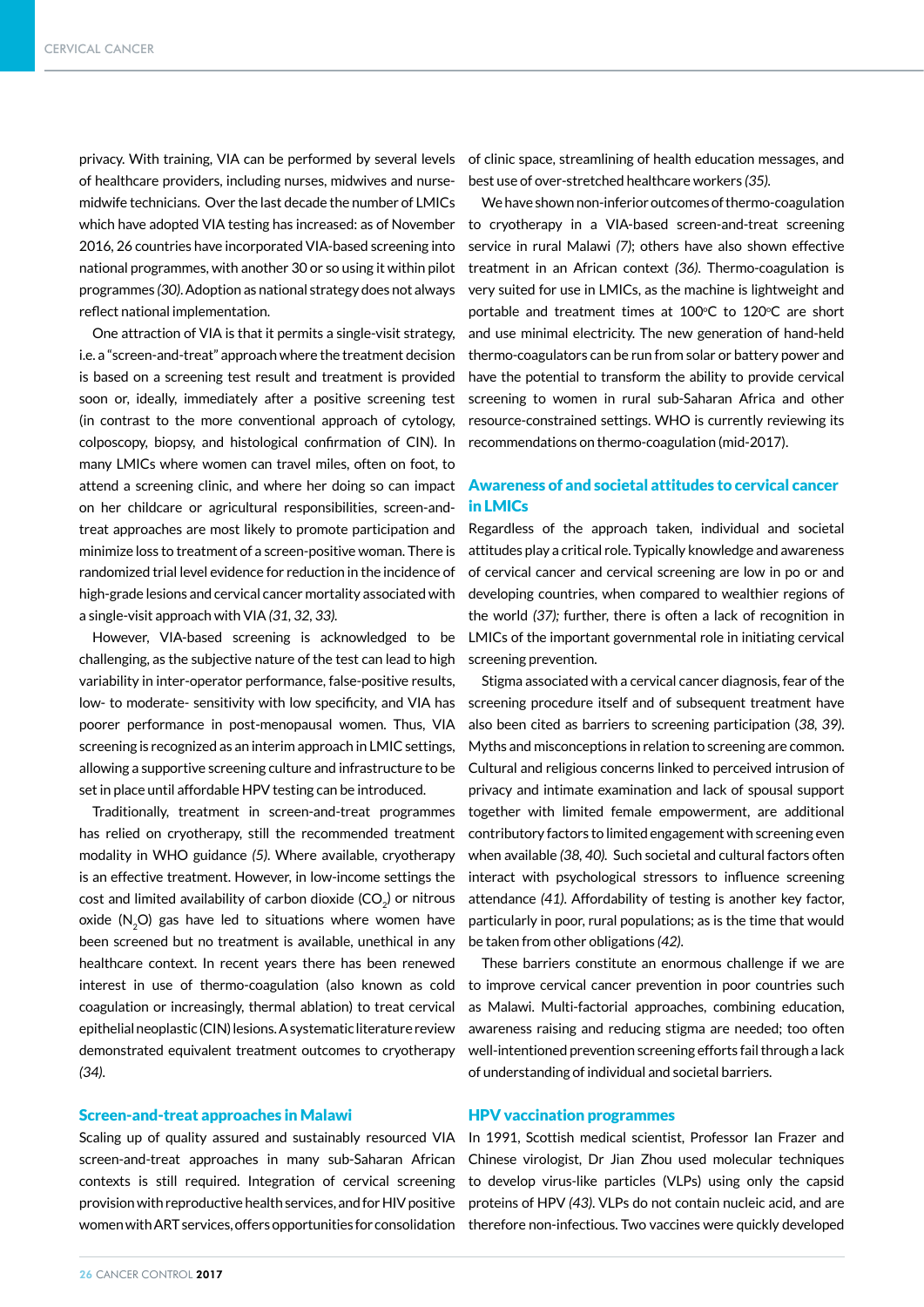and thoroughly tested: Gardasil® from Merck, a quadrivalent vaccine containing HPV 6, 11, 16 and 18 VLPs directed against both genital warts and cervical cancer prevention and Cervarix® from Glaxo Smith Kline, which is a bivalent vaccine containing HPV 16 and 18 VLPs directed solely at cancer prevention. Both vaccines have been in use in different countries since 2006. Both have shown high and sustained efficacy against HPV infections with vaccine types, but it will take many years to show reductions in cancer rates. A nonovalent vaccine Gardasil 9 has recently been licensed through FDA.

#### *Implementation of HPV immunisation programmes in LMICs*

Bruni et al *(44)* estimated that 59m women had received at least one dose of HPV vaccine through national programmes in more than 64 countries by 2014. Sadly only 1% were from low- or lower-middle-income countries, demonstrating that populations with the highest incidence and mortality of disease remain largely unprotected. By 2016, over 100 countries had licensed HPV vaccine for use, but how many of these will provide the high coverage needed to ensure effective cancer reduction long term?

Many African countries, have considered HPV immunization and with support from GAVI, have delivered demonstration projects in advance of national rollout. Examples include Rwanda which achieved >90% coverage with three doses of vaccine in 2011 and despite the challenges, has maintained high coverage and set an ambitious goal to eradicate cervical disease by the year 2020 *(45).* In Malawi, successful demonstrations projects were conducted in the north and south and also reached >90% coverage in schools. However, the challenges of school delivery mean that other outreach settings will be required for national roll-out *(46)*. Tanzania is now in the second year of a demonstration project, delivered in schools by campaign weeks. Malaysia was the first Muslim country to introduce a national HPV immunization programme.

## *HPV vaccination: challenges for the next decade*

The challenges for low- and middle-income countries are substantial, particularly the cost of delivery, even when the cost of vaccine is covered by global arrangements such as the GAVI Alliance. It has been suggested that a five-year delay in introducing the HPV vaccine to LMICs could result in 1.5 to 2 million preventable deaths *(47).* The greatest global challenge for cervical cancer reduction is therefore a matter of HPV vaccination coverage.

## Potential for HPV testing as a primary screening strategy in LMICs

Cervical screening using HPV testing has been shown to give 60–70% more protection against invasive cervical carcinomas than cytology *(48)*. Primary HPV testing could provide an objective, reproducible alternative to subjective and inconsistent VIA screening. In an early study in India, Sankaranaranayan and colleagues in 2004, using the well-established HC2 HPV screening test (Qiagen), concluded further developments were required to make HPV tests more reproducible, less expensive and less sophisticated for them to be feasible and effective in low-resource settings. Almost a decade later, also in India, Joshi et al concluded that HPV testing followed by VIA should be considered if it is affordable *(49)*. A multicentre study from PATH using careHPV® (Qiagen) and our work in rural Malawi using Xpert® HPV (Cepheid) have demonstrated that HPV primary testing is feasible and acceptable to both women and providers *(50, 51).*

There are however many obstacles. HPV tests themselves are expensive with, to date, a minimum cost of around US\$ 6 per test. They also generally require trained laboratory staff and sophisticated equipment for molecular detection, use considerable quantities of plastics and collection media with significant alcohol or formaldehyde content which pose problems for disposal and maintenance/ servicing of equipment can be difficult in areas where companies or their agents are lacking.

The optimal HPV test for LMICs needs to be cheap, require minimal training in its use, and have a quick turn-around, allowing it to be considered as a near patient test *(51)*. Where HPV tests take longer or need to be batched to make effective use of high throughput equipment, a second visit would be necessary for those who are HPV positive. In rural communities with limited transportation options and probably a distant hospital, this is not a priority for asymptomatic woman. A bigger challenge is how to collect a sample for HPV testing. If taking the sample requires a trained healthcare professional, it would be quicker to provide a quality assured VIA screen. There is therefore considerable interest in self-collected specimens. Evidence from Europe has shown this provides an alternative for hard-to-reach and nonattending women *(52, 53)*. This has also been demonstrated in China *(54),* in Uganda where self- collection-based HR-HPV testing had more than double the uptake of VIA alone *(55)* and in other countries. One limitation of HPV-based screening is the low positive predictive value, since it detects HPV infection not cancer and therefore requires triage of positives to limit false positive and reduce overtreatment.

Nevertheless, self-collected samples with a swab or tamponlike device, in a clinic setting tested locally with a fast, simple HPV test with results being returned to the women while they wait (preferably no more than 1–2 hours), followed by VIA triage and accessible treatment *(7)* must surely be the goal for LMIC to achieve significant population-wide screening and effective reduction in the burden of cervical disease and cancer. That stage has not yet been reached.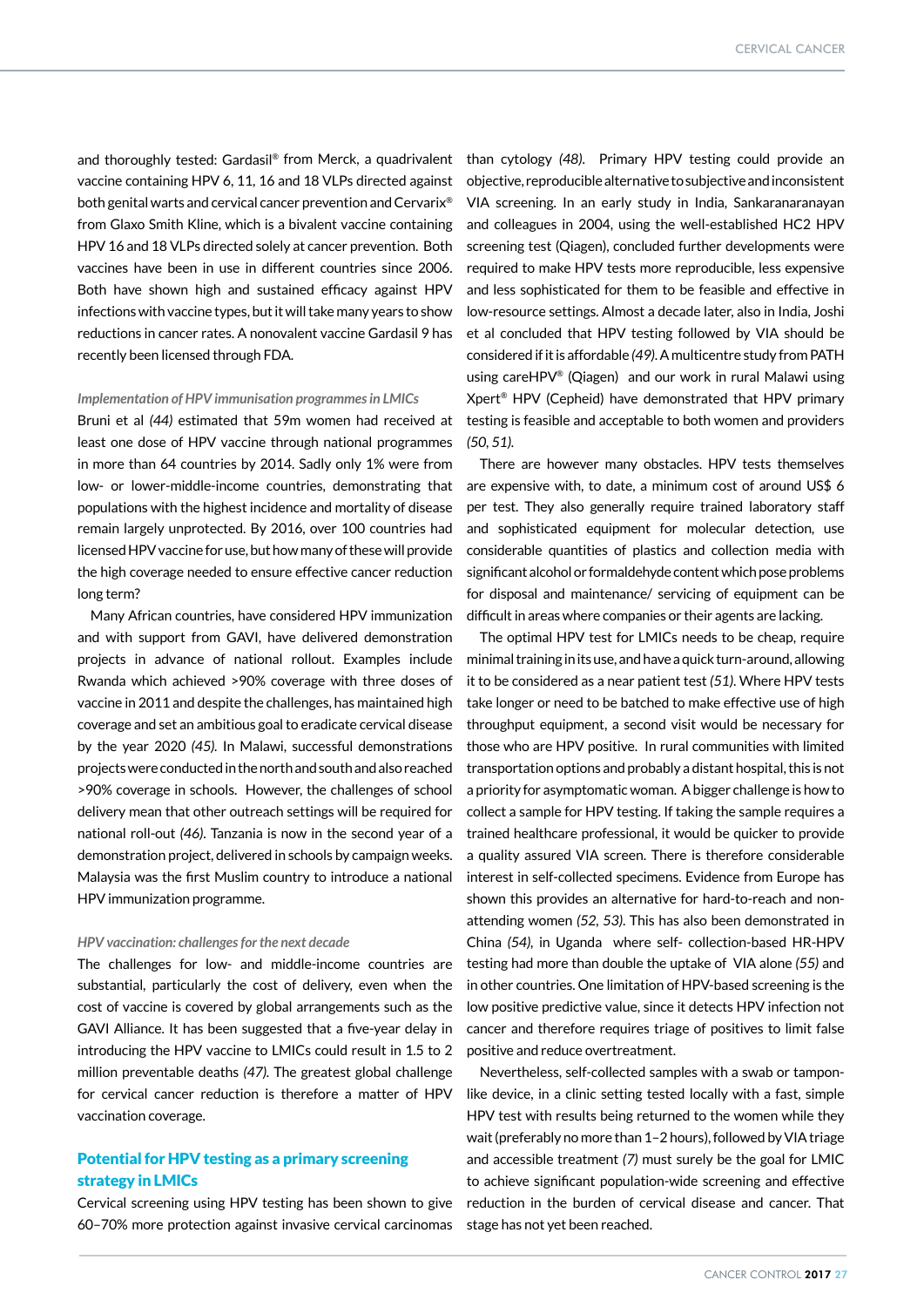### Health economic implications

Cervical cancer impacts family, community and national life. A summary of the cost effectiveness arguments in support of the introduction of HPV vaccination and population-wide screening are beyond the scope of this article. Nonetheless, it is important to recognise that such evidence is available. Non-communicable diseases, including cervical cancer, have been shown to adversely affect household income, with LMICs particularly affected *(56)*. A recent systematic review of the economic benefits of vaccines in LMICs reports that the HPV vaccine is cost-effective provided the price per dose is kept below US\$150 *(57)*. Another recent comprehensive study uses a model-based approach to estimate the health impact, financial costs and cost-effectiveness of the provision of the HPV vaccine for girls and cervical screening provision for women of screening age. The authors report that HPV vaccination and once in a lifetime screening and treatment were both cost-effective strategies that could avert millions of cervical cancer cases and deaths with substantial DALY savings for relatively modest public health investment compared to overall development assistance health spending *(58)*.

#### **Conclusions**

The burden of cervical cancer in Malawi and other LMICs remains unacceptably high. While cytology-based screening has made a very significant impact in western countries, LMICs lack the resource and infrastructure to adopt this approach. Screen-and treat approaches offer an interim solution, and can reach significant numbers of women – there are, however, problems with systematic testing and adequate coverage. HPV vaccination and primary HPV testing offer the prospect of large scale reductions in cervical cancer burden. Governments in countries such as Malawi should aspire to these approaches, with the assistance of the international community.  $\square$ 

*Dr Christine Campbell is a Reader at the Usher Institute of Population Health Sciences and Informatics at the University of Edinburgh. She leads a programme of research in the interface of cancer and primary care. She has held positions as cancer co-lead for the Scottish School of Primary Care Cancer Programme, and Portfolio Co-ordinator for the National Cancer Research Institute* 

*(NCRI) Primary Care Group. She is currently Chair of the Screening sub-group of the NCRI Primary Care Group, and on the Executive Group of Ca-PRI, the international cancer and primary research network. Recent and ongoing projects span the cancer journey from screening through symptomatic diagnosis and survivorship, but with an emphasis on cancer screening both within the United Kingdom and in sub-Saharan Africa.*

*Professor Heather A Cubie, MBE, BSc, MSc, PhD, FRCPath, FRSE is a retired consultant clinical scientist in virology. She was responsible for training Scottish Clinical Scientists in microbiology from 1994 to 2012; R&D Director in NHS Lothian (1995–2008), Founder Director of the Scottish National HPV Reference Laboratory (2008-2012) and established both the national HPV archive and the Scottish HPV Investigators' Network (SHINe: www.shine.mvm.ed.ac.uk).*

*She has an Honorary Chair and is a Senior Advisor to the Global Health Academy, University of Edinburgh. In retirement, she is passionate about partnership with Malawian and Scottish colleagues where she has helped establish a sustainable cervical cancer reduction programme.* 

*Professor David Weller graduated from the University of Adelaide in 1982. He undertook PhD studies in Adelaide and Nottingham; after academic posts in Australia he moved to the United Kingdom in 2000 and is currently James Mackenzie Professor of General Practice at the University of Edinburgh. He leads the Cancer and Primary Care Research International Network (Ca-PRI), and is a member of the National Cancer Research Institute Primary Care Clinical Studies Development Group (Foundation Chair, from 2003–2010). He has been involved in cancer screening and early diagnosis research in both Australia and the United Kingdom; he led the evaluation of the United Kingdom pilot of colorectal cancer control, and his group in Edinburgh run a programme of research focusing on the roles of primary care in all aspects of cancer. More recently he has led LMIC programmes, funded by UICC and the British Council, examining early diagnosis and screening in resource-poor settings. David sits on various national and international research and government committees on cancer, and works as a GP in central Edinburgh. He is Co-Director of the University's Centre for Population Health Sciences, and International Dean for SE Asia and Australasia.*

#### References

- 1. Ferlay J, Soerjomataram I, Ervik M, Dikshit R, Eser S, Mathers C et al. GLOBOCAN 2012 v1.1, Cancer Incidence and Mortality Worldwide: IARC CancerBase No. 11 [Internet]. Lyon, France: International Agency for Research on Cancer; 2014. Available from: http:// globocan.iarc.fr , Accessed on 18 December 2017
- 2. Global Burden of Disease Cancer Collaboration. The Global Burden of Cancer 2013. JAMA *Oncology* 2015 Jul;1(4):505-27. doi: 10.1001/jamaoncol.2015.0735
- 3. Ginsburg O, Bray F, Coleman MP, Vanderpuye V, Eniu A, Kotha SR, Sarker M, Huong TT, Allemani C, Dvaladze A, Gralow J. The global burden of women's cancers: a grand challenge in global health. *The Lancet*. 2017 Mar 3;389(10071):847-60
- 4.Aranda S, Berkley S, Cowal S, Dybul M, Evans T, Iversen K, Moeti M, Osotimehin B, Peterson S, Piot P, Purandare CN, Sidibé M, Trimble T, Tsu VD. Ending cervical cancer: A call to action. *Int J Gynaecol Obstet.* 2017 Jul;138 Suppl 1:4-6. doi: 10.1002/ijgo.12182
- 5.WHO (accessed July 6th, 2017).)Global Action Plan for the Prevention and Control of Non-communicable Diseases. World Health Organization; 2013 http://www.who.int/ nmh/events/ncd\_action\_plan/en/
- 6. The Malawi Health Sector Strategic Plan (HSSP) 2011-2016 http://www.medcol.mw/ commhealth/publications/3%20Malawi%20HSSP%20Final%20Document%20(3).pdf. Accessed 07/10/2015
- 7.Campbell C, Kafwafwa S, Brown H, Walker G, Madetsa B, Deeny M, Kabota B, Morton D, Ter Haar R, Grant L, Cubie HA. Use of thermo-coagulation as an alternative treatment modality in a 'screen and treat' programme of cervical screening in rural Malawi. *Int J Cancer* 2016; May 4. DOI:10.1002/ijc.30101

8.Cubie HA, Morton D, Kawonga E, et al. HPV prevalence in women attending cervical screening in rural Malawi Using the cartridge-based Xpert® HPV assay. *J Clin Virol.* 2017